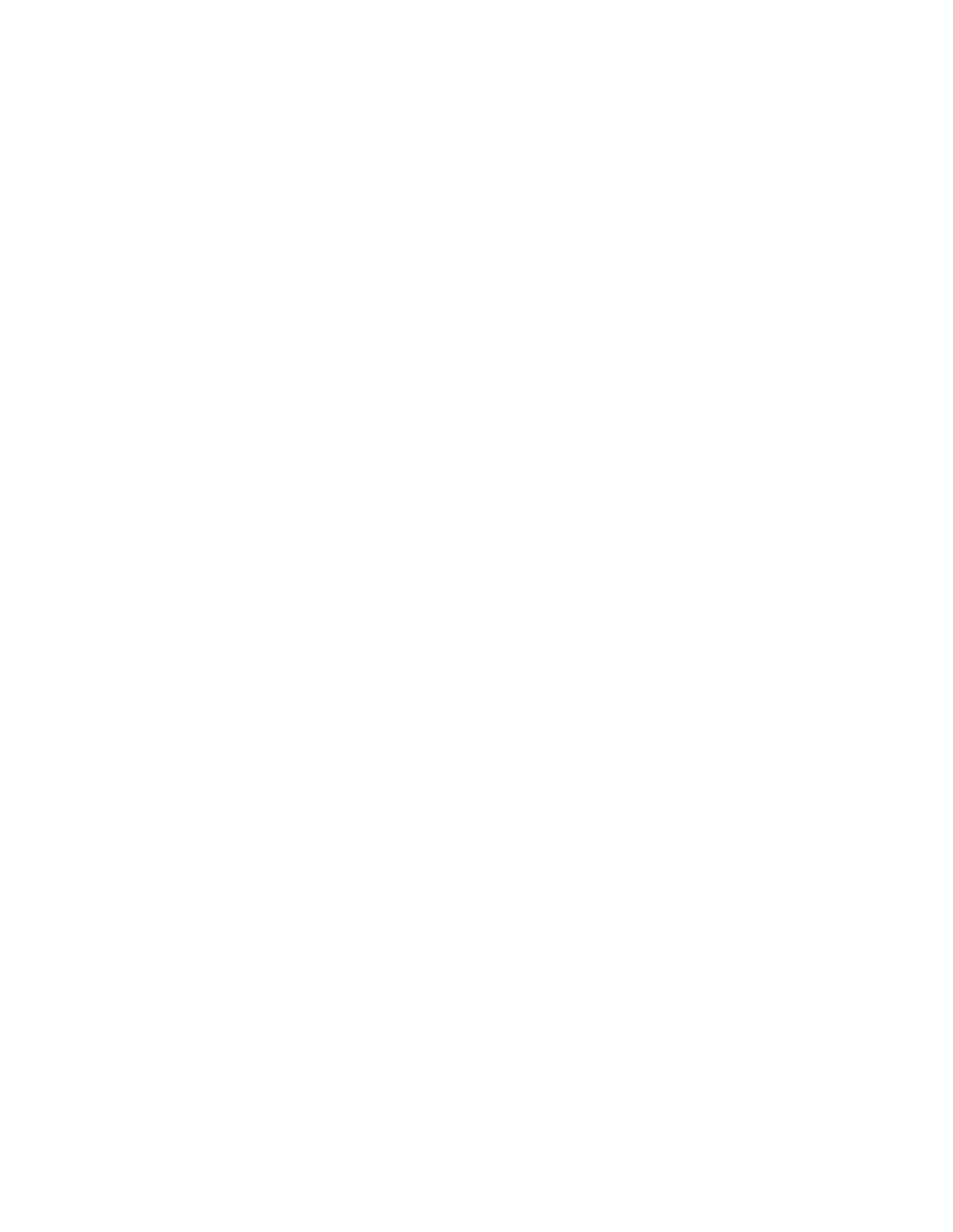# <span id="page-2-0"></span>**Table of Contents**

| 1.3.1.<br>1.3.2 |
|-----------------|

# **[Appendix A. Peat and Organic Soil Classification System](#page-8-0) ........................................ 5**

**Prepared by David Stanley, C.P.G.** Chief Geologist Statewide Materials Alaska Department of Transportation & Public Facilities Anchorage, Alaska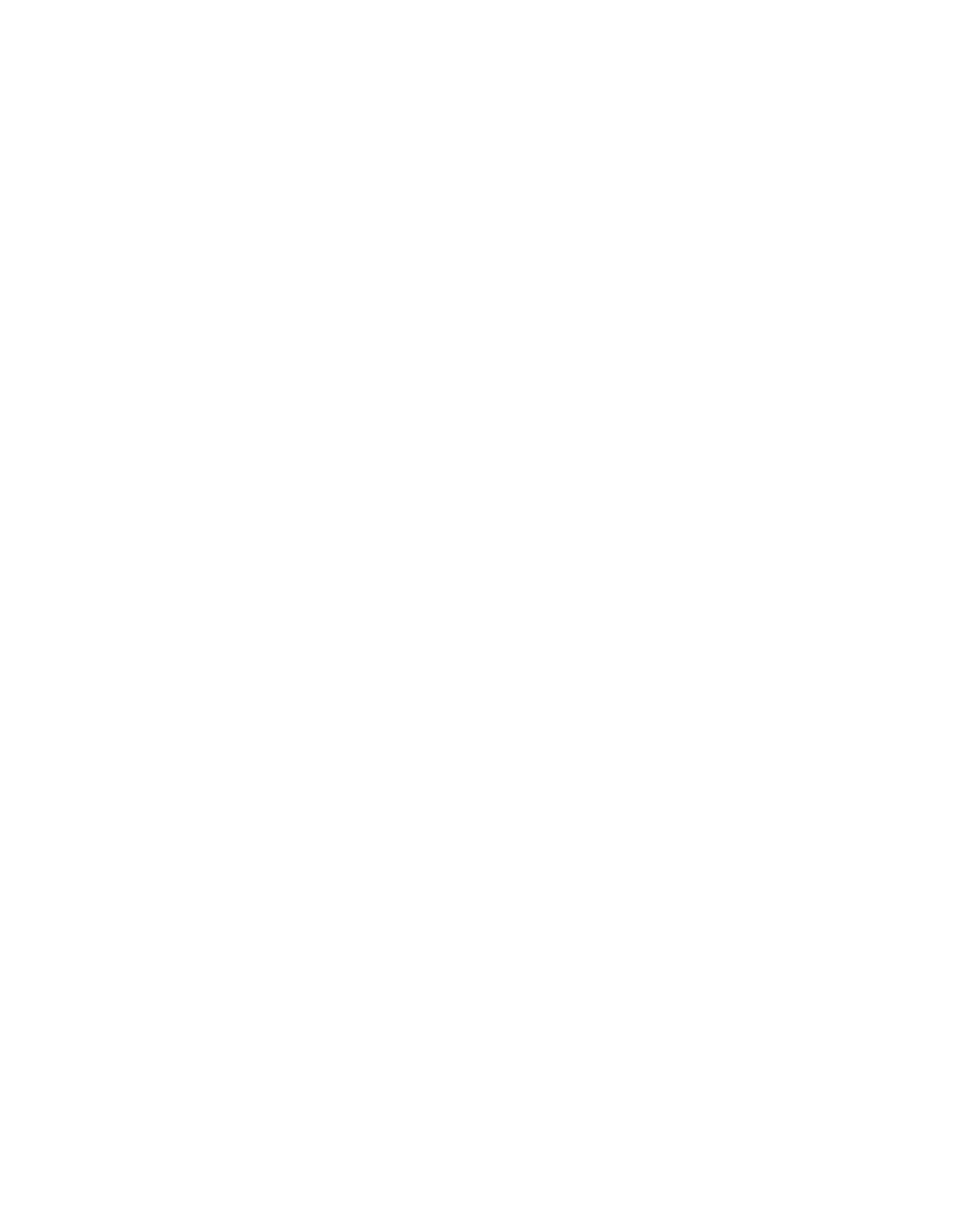# <span id="page-4-0"></span>**1. Classification of Peat and Organic Soil**

- 1.1. Introduction
- 1.2. Description and Classification of Peat
- 1.3. Description and Classification of Organic Soil
- 1.4. ReferencesTraining Requirements

# **1.1. Introduction**

The classification of peat and organic soils requires special attention beyond that needed to classify other soils. There are several existing classification schemes for peat and organic soils, but no single system that allows classification of any soil that contains any amount of organic material.

The many peat classification schemes often rely on overly descriptive means to categorize these soils for engineering purposes. Some of the peat classification systems rely on biologic descriptions of plant constituents. Geologists and engineers are usually not well versed in botany and are unlikely to make much use of classification schemes that require biological knowledge. Instead, engineers and geologists tend to rely on methods that use numerical values as part of the system for nomenclature.

A classification system for peat and organic soils should include a means to readily distinguish organic soil from peat. The system described in this paper (Appendix A) provides a unified classification scheme that covers the whole spectrum of organic soils and peat. The system is based primarily on current ASTM test methods, including a recently developed test method based on an 83-year-old Swedish classification system (See Von Post, L. 1921) that uses a simple field test for classifying peat.

The systems developed thus far generally only cover part of the spectrum of organic soil and do not focus on the soil characteristics engineers need to consider in order to design a project. A classification system that directs its users to critical characteristics of a soil type will help geologists and engineers focus their investigation and design efforts.

There has been research to establish correlations between classifiable characteristics of organic soil and critical soil properties. More such research will be useful in further establishing the correlations. During preparation of this guide, little information was found about classification of coarse-grained soil containing

organic material. Additional information and research is needed to address behavior of coarse-grained soil with small, but significant, amounts of organic material that affects handling characteristics.

#### **1.2. Description and Classification of Peat**

All operations involving the use of nuclear gauges must be carried out under the direction of a Regional Radiation Safety Officer (RRSO). The Regional Construction Engineer designates RRSOs.

The RRSO is authorized to initiate remedial action or to temporarily halt or immediately terminate the use of a nuclear gauge or licensed activities that are found to be a threat to health, safety, or property or otherwise in violation of federal, state, or local regulations or the requirements of this manual.

Peat (PT) is a naturally occurring, highly organic substance composed primarily of vegetable matter in various stages of decomposition. It is fibrous to amorphous in texture, is usually dark brown to black, and has an organic odor. Ash content will be less than 25 percent when tested under ASTM D2974. Peat does not include the surface organic mat. The organic mat is not peat; it is the living matter that dominates the upper layer of a soil column, consisting primarily of live plants and roots, but may include dead vegetative matter and windblown soil.

The procedure for classifying peat is outlined in Standard Classification of Peat Samples by Laboratory Testing (ASTM D 4427). This method includes use of the following test methods:

## **Field Tests**

• Fiber content by field testing for degree of humification (ASTM D 5715)

The humification test was developed in the early 1920s in Sweden, and is related to the fiber content of the peat. This simple field test consists of taking a sample of peat and squeezing it in the hand. The material that is extruded between the fingers is examined and the soil is identified as one of 10 categories. The categories have been divided between three types of peat as shown in Table 1-1, below.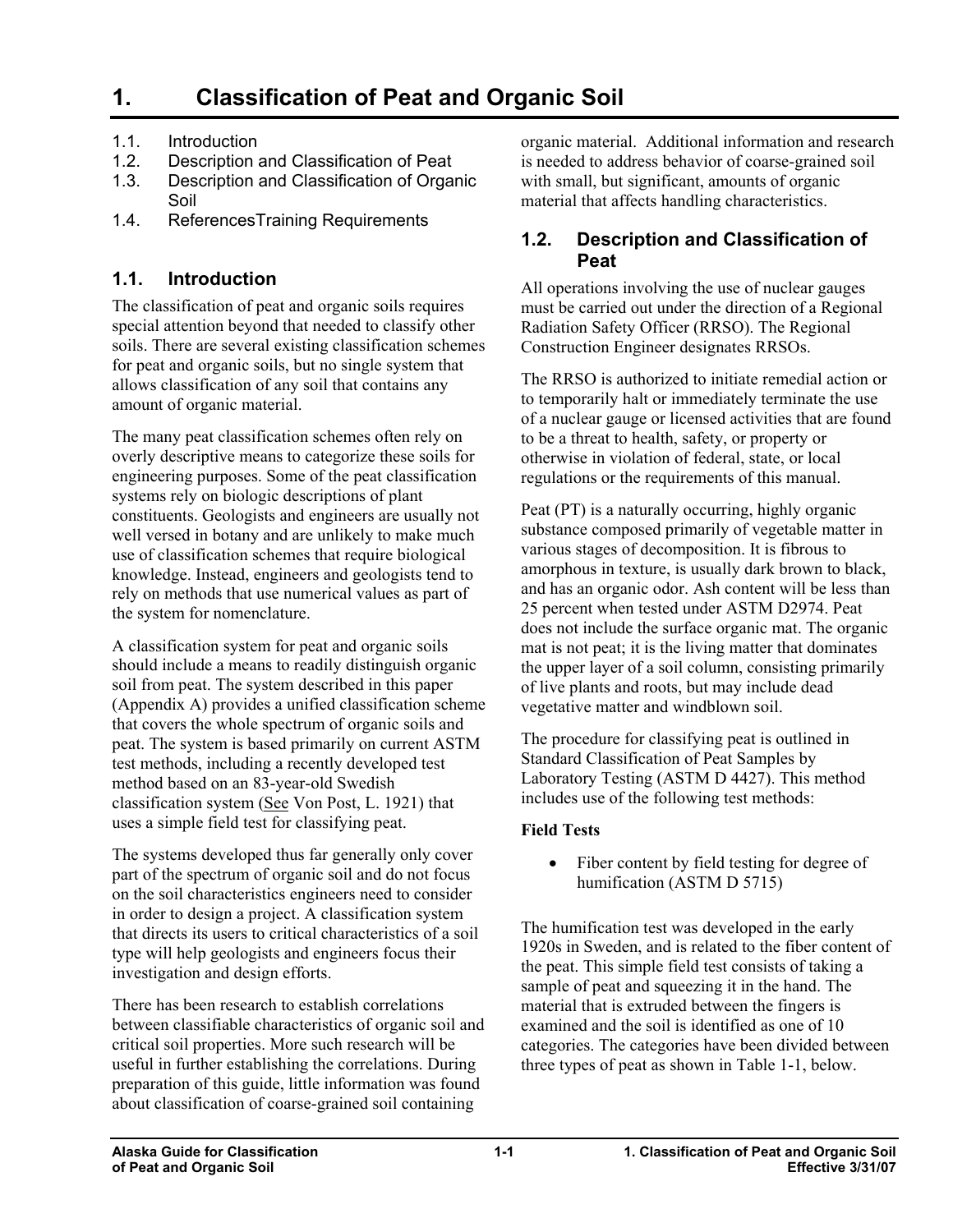#### <span id="page-5-0"></span>**Laboratory Tests**

- Ash content by the ignition test (ASTM D) 2974),
- Fiber content determination by wet sieving (ASTM D 1997),
- Acidity (ASTM D 2976),
- Absorbency (ASTM D 2980)

The specific situation will guide whether and which laboratory tests should be used. Use of the laboratory tests methods may be inappropriate in many situations.

Botanical descriptions are included as part of the ASTM D 4427 test method, but as noted above, engineering geologists and engineers are generally not expected to be adept at botany. Classification schemes that rely on biological type or species recognition are not likely to be widely accepted or used.

Further classification of peat may be made by dividing the peat into one of three type categories based on the degree of humification (ASTM D 5715) or the fiber content of the soil (ASTM D 1997):

| Name        | <b>Fiber Content</b> | Degree of<br><b>Humification</b> |
|-------------|----------------------|----------------------------------|
| Fibric Peat | $>67\%$              | $H_1-H_3$                        |
| Hemic Peat  | $33\% - 67\%$        | $H_4$ - $H_6$                    |
| Sapric Peat | $<$ 33%              | $H_7$ - $H_{10}$                 |

#### **Table 1-1 Peat Naming Conventions**

Where the classification of the peat is not critical, peat soil may simply be identified as "Peat," with moisture content and ignition test results to provide data for the geotechnical engineer and designer.

Fiber content has been related to numerous soil properties such as permeability, shear strength, compression index, water content, void ratio, density, etc. (See references). These established relationships can be quite useful to geotechnical engineers and designers in determining the behavior and characteristics of peat and highly organic soils. Discussion of the utility of these relationships and

how they may be used is beyond the scope of this paper, which focuses on identifying and classifying organic soil and peat.

#### **1.3. Description and Classification of Organic Soil**

Organic soil has enough organic content to significantly affect the soil characteristics. For finegrained organic soil, the question of how much organic soil is "significant" is addressed in ASTM methods, as discussed below. For coarse-grained organic soils, the answer is not readily apparent. In both cases, this paper presents a method to classify the soil.

For laboratory classification of organic soil, the most common current practice is to use the ignition test for determination of organic content (ASTM D 2974). When used in conjunction with Standard Practice for Classification of Soils for Engineering Purposes (Unified Soil Classification System) (ASTM D 2487), the ignition test provides a quick and inexpensive means of determining organic content of soils and is, in many cases, the only laboratory test needed for classification of organic soil.

A classification system for organic soil must include few enough classes to be useful, but enough classes to separate differing types of organic soil and peat along important boundaries. The key to differentiating between organic and non-organic soils is the influence that the organic constituents have on the soil properties. This is true for both visual-manual methods and laboratory test methods. (See ASTM D2488 § 14.8 and ASTM D2487 § 11.3.2.)

#### *1.3.1. Fine-Grained Organic Soils*

In the field, the engineering geologist can determine whether soil is organic by observation of the soil characteristics and field relationships of the soil horizons, and the use of a few simple visual-manual tests outlined in Standard Practice for Description and Identification of Soils (Visual-Manual Procedure) (ASTM D 2488). The tests are:

- *color* (soil color lightens upon drying);
- *toughness* (soil thread for toughness test feels spongy); and
- *plasticity* (soil will have low or no plasticity).

In addition, the engineering geologist in the field will note the soil conditions and relationships that may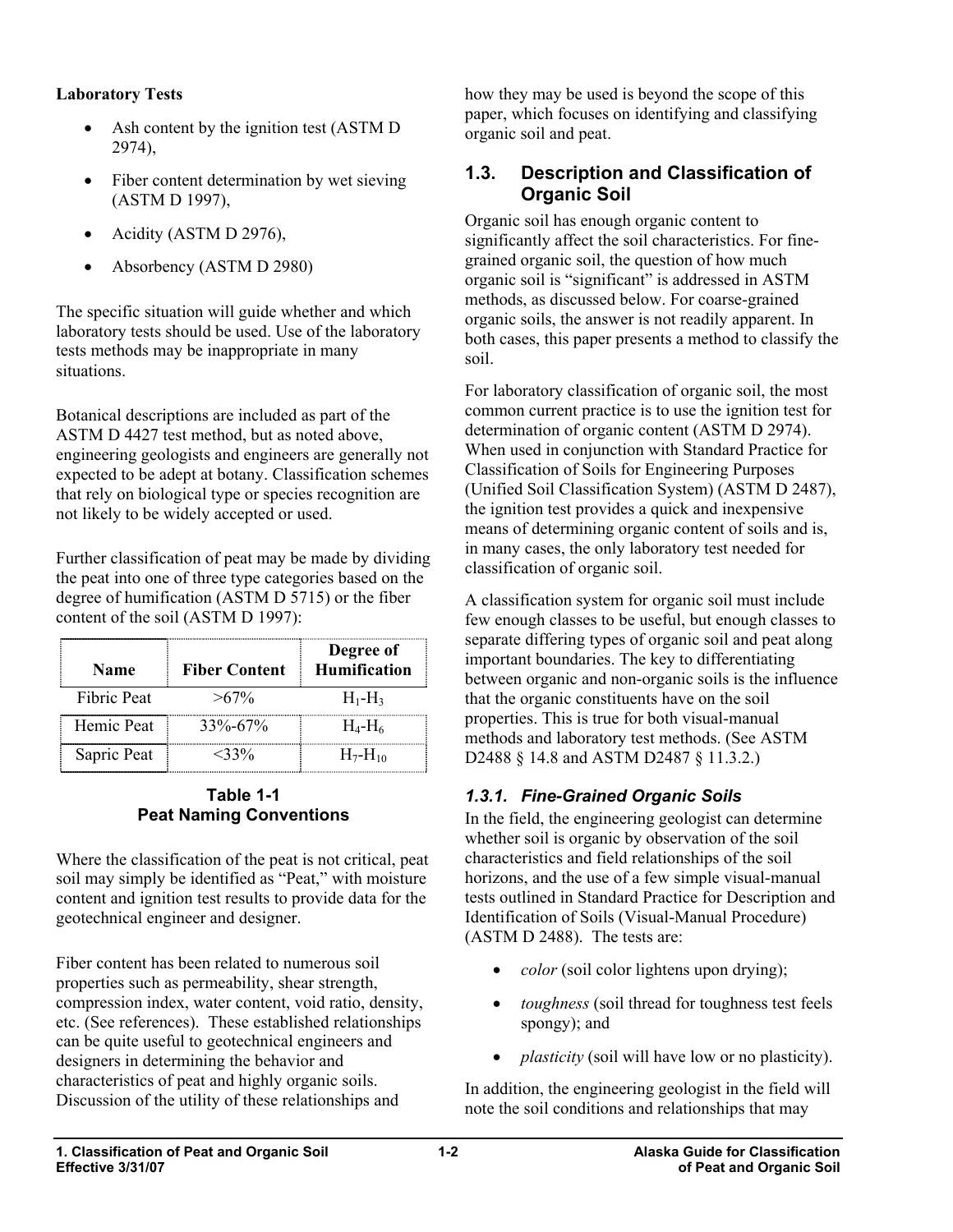<span id="page-6-0"></span>suggest the presence of organics. For example, silt layers below a peat deposit would be expected to have organics; an alluvial sand and gravel deposit downstream from a marsh might be expected to have some organic component; and a silt deposit in the Yukon-Kuskokwim Delta area would be expected to have organic layers or finely disseminated organic particles. The engineering geologist will also describe soil samples and the presence and nature of visible organic particles.

In the laboratory, fine-grained soils are tested following ASTM D2487 classification methods. The Atterberg Limits test determines whether a soil is organic enough to "influence soil properties." Where the liquid limit as determined after oven drying is less than 75 percent of the liquid limit determined before oven drying, the soil is an organic silt or organic clay.

#### *1.3.2. Coarse Grained Organic Soils*

As mentioned in the introductory comments, the classification of coarse-grained soils with organics is problematic. Little information is presently available to provide a sound basis for determining whether the presence of organic matter affects the soil characteristics in significant and measurable ways. This is the case both for learning the important engineering characteristics of the soils and for determining what characteristics must be examined in order to develop a sound classification system.

At present, this classification system includes somewhat arbitrary boundaries for coarse-grained organic soil classification, with reference to the 1993 Engineering Geology and Geotechnical Exploration Procedures Manual guidelines that say in part:

"Mineral soils containing less than 50% organics should be described as follows:

- 1. Highly Organic A soil, which contains large amounts  $(15 \text{ to } 50\%)$  of visible organic material such as sticks, roots, tree trunks, and peaty layers. This organic material may preclude the use of the soil as embankment material.
- 2. Organic A soil which contains small  $(5 \text{ to }$ 15%) amounts of organic material, which may significantly affect its handling and compaction characteristics. Usability as embankment material will generally depend on its natural moisture and/or prevailing weather conditions at the project location.

The organic material may or may not be visible.

3. Slightly Organic – A soil, which has minor (less than 5%) or traces of organic material that are not visible but may have an effect on handling or compacting characteristics. Laboratory testing is necessary to determine the percent organics."

This classification system modifies the boundaries for two reasons: First, for the boundary between peat and highly organic soil to reflect a value representing the range of values appearing in the literature; second, to establish a lower limit for slightly organic soil of 2 percent to address test method inconsistencies that may result in reporting low levels of organic material in non-organic mineral soil and rock.

- 1. Highly Organic 15 to 75 percent
- 2. Organic 5 to 15 percent
- 3. Slightly Organic 2 to 5 percent

As research and new data are developed concerning the behavior and characteristics of coarse-grained soils with organics, this new classification scheme may be revised to reflect new understanding of the role organic material plays in affecting important characteristics of organic soil and peat.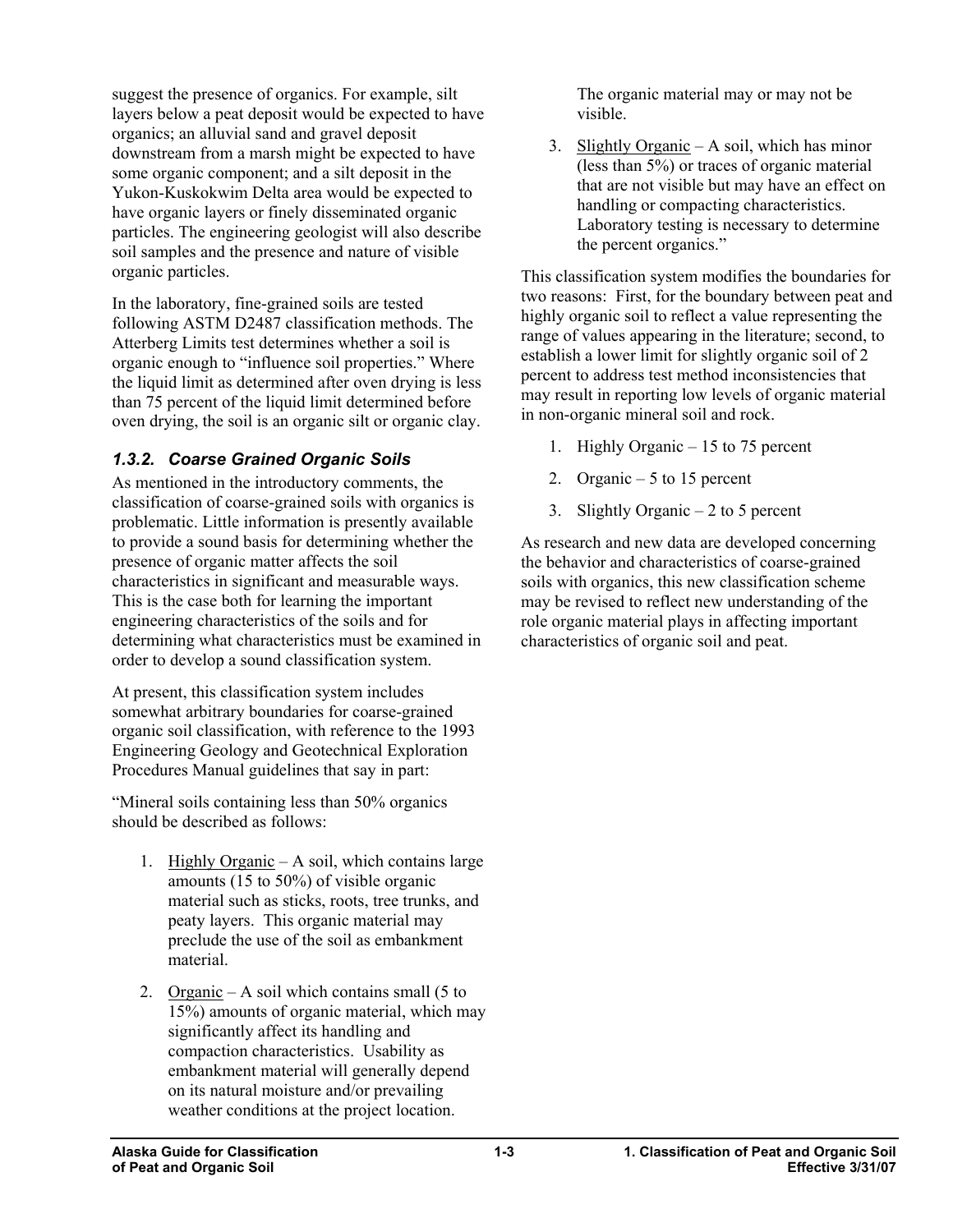## <span id="page-7-0"></span>**1.4. References**

Burwash and Wiesner, 1984, "*Classification of Peats for Geotechnical Engineering Purposes,"* Proceedings: Cold Regions Engineering Specialty Conference, April 4-6, 1984, Canadian Society for Civil Engineering, Montreal, Quebec, Canada.

Federal Highway Administration, 2002, *"Geotechnical Engineering Circular No. 5 – Evaluation of Soil and Rock Properties,"* FHWA Publication No. FHWA-IF-02-034.

Flaate, K., "The Classification of Peat and Peat Deposits for Engineering Purposes," 1965, 11<sup>th</sup> Annual Conference on Muskeg Research, May 6-7, 1965, Sudbury, Ontario, Canada.

Korpijaakko, E.O. and Woolnough, D.F., "*Peatland Survey and Inventory,"* (in Muskeg and the Northern Environment in Canada, 1977, Radforth, N.W., and Brawner, C.O., Ed.s).

McFarlane, I.C., "*Guide to a Field Description of Muskeg*," 1958, National Research Council of Canada, Associate Committee on Soil and Snow Mechanics, Technical Memorandum 44 (revised edition).

McFarlane, I.C., *"Muskeg Engineering Handbook,"* 1969, University of Toronto Press.

Radforth, N.W., "*Classification of Muskeg",* (in Muskeg Engineering Handbook, MacFarlane, I.C., Ed., 1969, National Research Council of Canada, Associate Committee on Geotechnical Research, Muskeg Subcommittee).

Von Post, Lennart, "*Sveriges Geologiska Undersöknings Torvinventering Ocj Några Av dess Hittills Vunna Resultat*," Svenska Mosskulturfor. Tidskrift, vol. 36, 1921

Walmsley, M.E., "*Physical and Chemical Properties of Peats,"* (in Muskeg and the Northern Environment in Canada, 1977, Radforth, N.W., and Brawner, C.O., Ed.s)